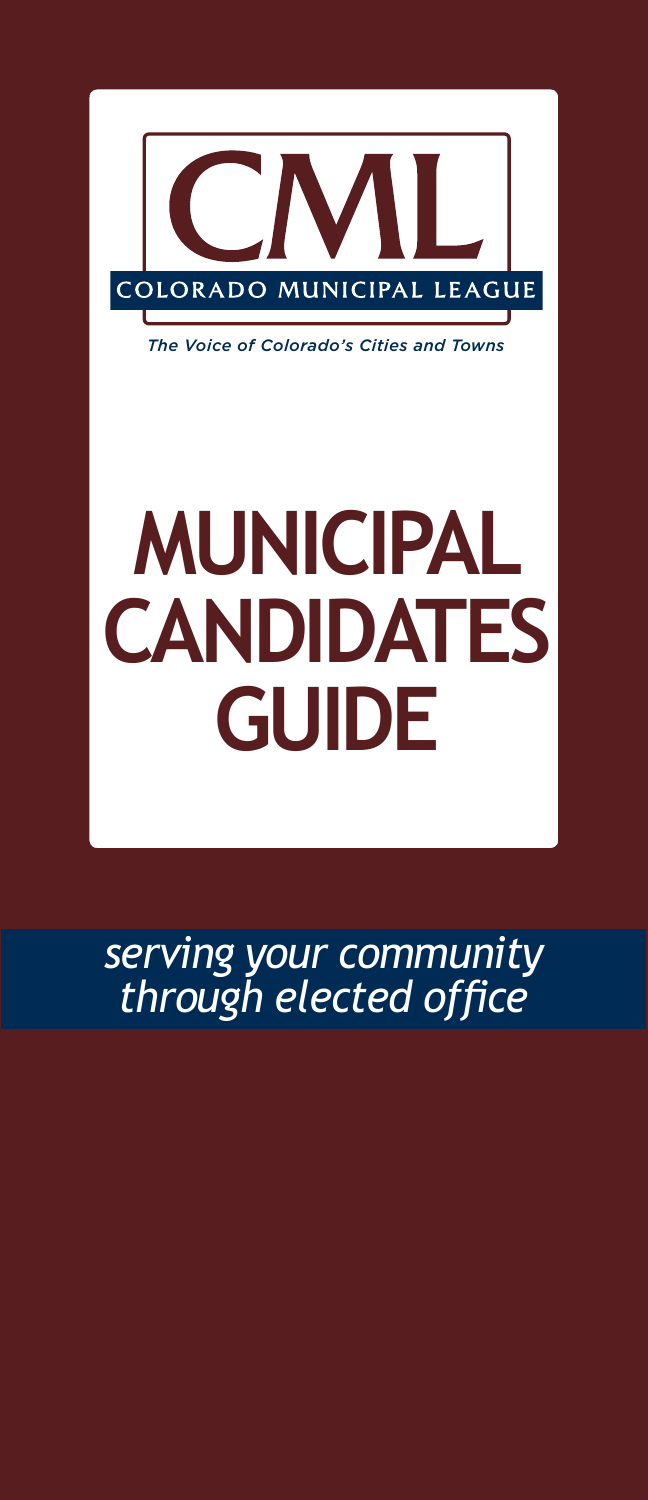# **BECOMING A MUNICIPAL OFFICIAL**

Serving as an effective municipal elected official requires dedication, knowledge and a substantial commitment in time. There are countless reasons why people choose to run for public office. No matter what your motivation or background, as a member of the municipal governing body you have the opportunity to make important contributions toward shaping the future of your community. For this reason, becoming a municipal elected official can be one of the most rewarding experiences of your life.

Whether you're still undecided about your candidacy or you've already made the decision to run for a municipal elected office, the information in this brochure can help guide you. What follows is general information on what it takes to be an effective member of a governing body, a synopsis of municipal government in Colorado and information about the Colorado Municipal League. Material contained in this brochure should not be viewed as a substitute for legal advice or specific information applicable to your community. If you're serious about your candidacy, you should consider other, more detailed information sources available to you, including:

- attending city council and board of trustee meetings
- examining your charter, if your municipality is home rule
- checking the Colorado Revised Statutes
- reviewing municipal ordinances
- for elections, you may get additional information from municipal clerks; you should also consult your own attorney or familiarize yourself with the requirements of the election laws

#### Qualifications for Municipal Office

Do you have the necessary qualifications to be an effective community leader? At a minimum, successful elected officials must devote a significant amount of time and energy to fulfill a position that answers directly to citizens. Some desirable leadership attributes include:

- a general understanding of municipal government
- willingness to learn about a wide range of topics
- integrity
- consistency
- confidence
- dedication to the interests of citizens and the community as a whole
- strong communication and team-building skills, including being a good listener
- openness to the thoughts and ideas of others
- being approachable and accessible
- willing to work cooperatively with others

#### Mayors, Councils, Boards of Trustees and Presiding Officers

The mayor and city council or town board of trustees collectively serve as the governing body for a municipality and normally possess all legislative powers granted by state law. The positions of both councilmember and trustee have been compared to those of the members of the state legislatures and the U.S. Congress. All of these positions require elected officials to represent their constituents, to make policy decisions, to budget for the execution of the policies, and to see that their policies are carried out. Unlike their counterparts in state and federal offices, however, municipal officials are in direct contact with the citizens they serve on an ongoing basis.

#### An Elected Official Wears Many Hats

In order to meet the responsibilities of being a municipal elected official, candidates should consider the number of disciplines involved in becoming an effective mayor, councilmember or trustee. Municipal elected officials share the following job titles as part of their responsibility:

- legislator
- decision-maker
- financier
- employer of municipal staff
- constructive critic
- intergovernmental participant
- public relations representative
- facilitator

#### ARE YOU ELIGIBLE?

To run for office in a statutory municipality in Colorado, you must:

- be a citizen of the U.S.
- be registered to vote
- be at least 18 years old on the date of the election
- have lived in your city or town for at least 12 consecutive months prior to the election

In home rule municipalities, check with your municipal clerk on whether additional or different requirements apply.

#### Nomination Petitions

To run for municipal office, you must get a nominating petition from your municipal clerk and have that form signed by a specific number of registered voters in your community. The number of signatures needed will vary depending on whether you live in a statutory or home rule municipality. Most candidates try to get more signatures than needed in case some are ruled invalid.

Different municipalities have different rules about how the petition must be signed and the date on which the petition must be returned. Your municipal clerk will inform you of the nomination procedure rules and deadlines.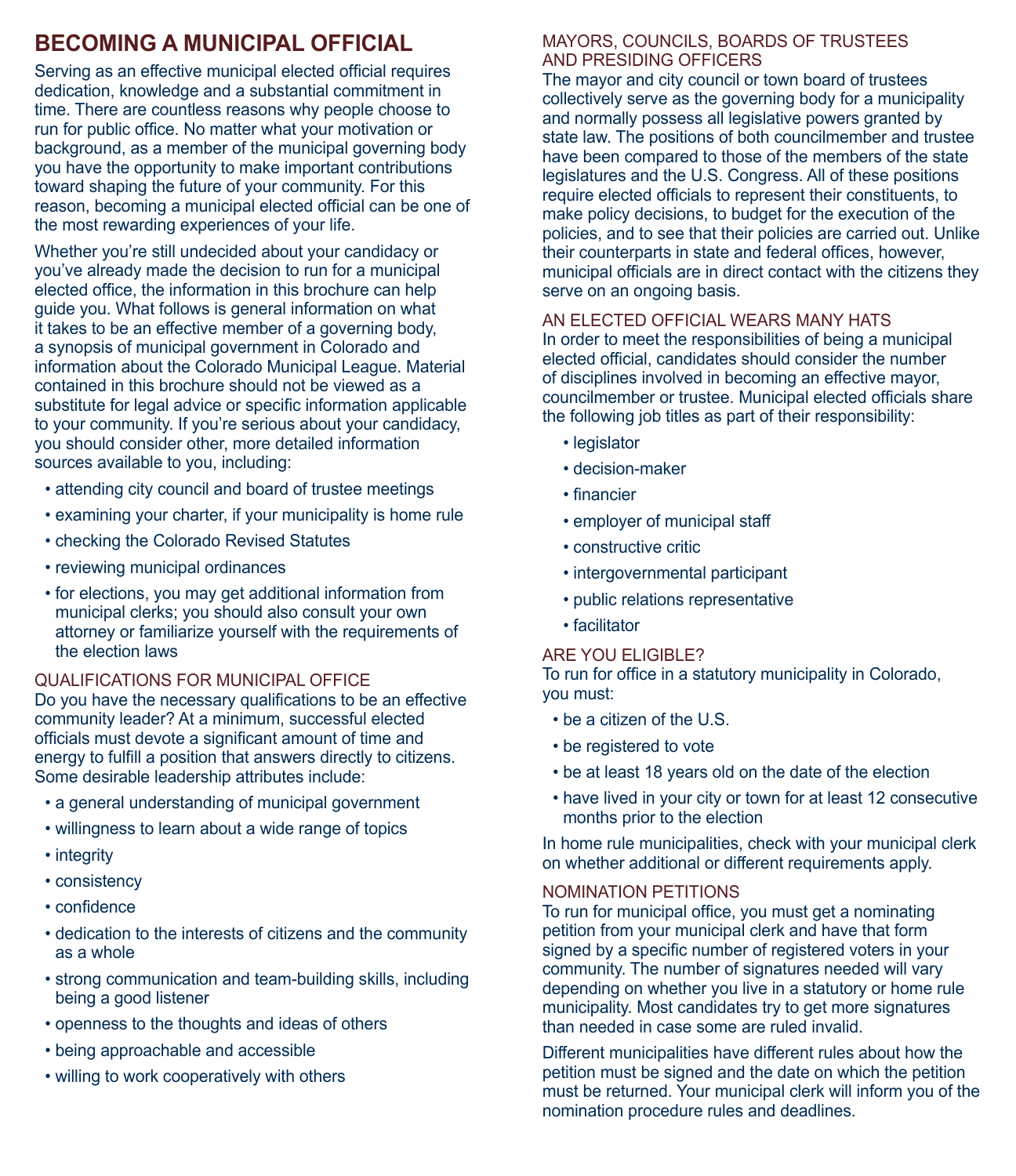#### Fair Campaign Practices Act

Candidates for a municipal office who accept contributions must meet the filing requirements of the state Fair Campaign Practices Act. Among other requirements, you must register any "candidate committee" and report its contributions and expenditures. Information about reporting deadlines and copies of the reporting forms are available from your municipal clerk.

Municipal elected officials should have a basic understanding of municipal government and the duties, authority and limitations of an elected body. What follows is a brief introduction to a few basic governance issues.

Of course, there is no better way to understand what elected officials do than to attend council or board of trustee meetings. In addition, most cities and towns have advisory boards that are formed to make or recommend policy or quasi-judicial decisions, such as a planning commission or parks and recreation commission. Serving on these and other appointed boards is another excellent way to become informed. Finally, reviewing Title 31 of the Colorado Revised Statutes, if you're in a statutory municipality, and having a basic familiarity with the municipal home rule charter, if you're in a home rule municipality, will help you have a better understanding of municipal government and your role as an elected official.



# **What Is a Municipality?**

An area becomes a municipality when residents vote to incorporate as a city or town. Colorado has four classes of municipalities:

#### Home Rule Municipalities

- have chosen to adopt a home rule charter based on the principle that local citizens should have the right to decide how their local government should be organized and local problems resolved
- have their own form of government set forth in the charter
- may call themselves either a city or town
- have considerable protection from state interference in their affairs (except where the courts determine that a matter is of statewide concern; then state law prevails over home rule authority).

#### STATUTORY TOWNS

- usually are under 2,000 in population
- have a mayor-council (board of trustees) form of government in which the mayor is elected by popular vote, with legislative power held by the board of trustees.

#### STATUTORY CITIES

- usually are over 2,000 in population
- may have a mayor-council or council- manager form of government, with the mayor elected by the people or by the council

Statutory towns and cities are under greater legal control of the state Legislature. They look to state law (generally Title 31 of the Colorado Revised Statutes) to determine their legal authority and limitations. Nevertheless, state laws have traditionally given statutory cities and towns considerable authority to make decisions on local issues.

#### Territorial Charter Cities

The only remaining territorial charter city is Georgetown. Its charter dates from before Colorado became a state. The charter can only be changed by the state Legislature.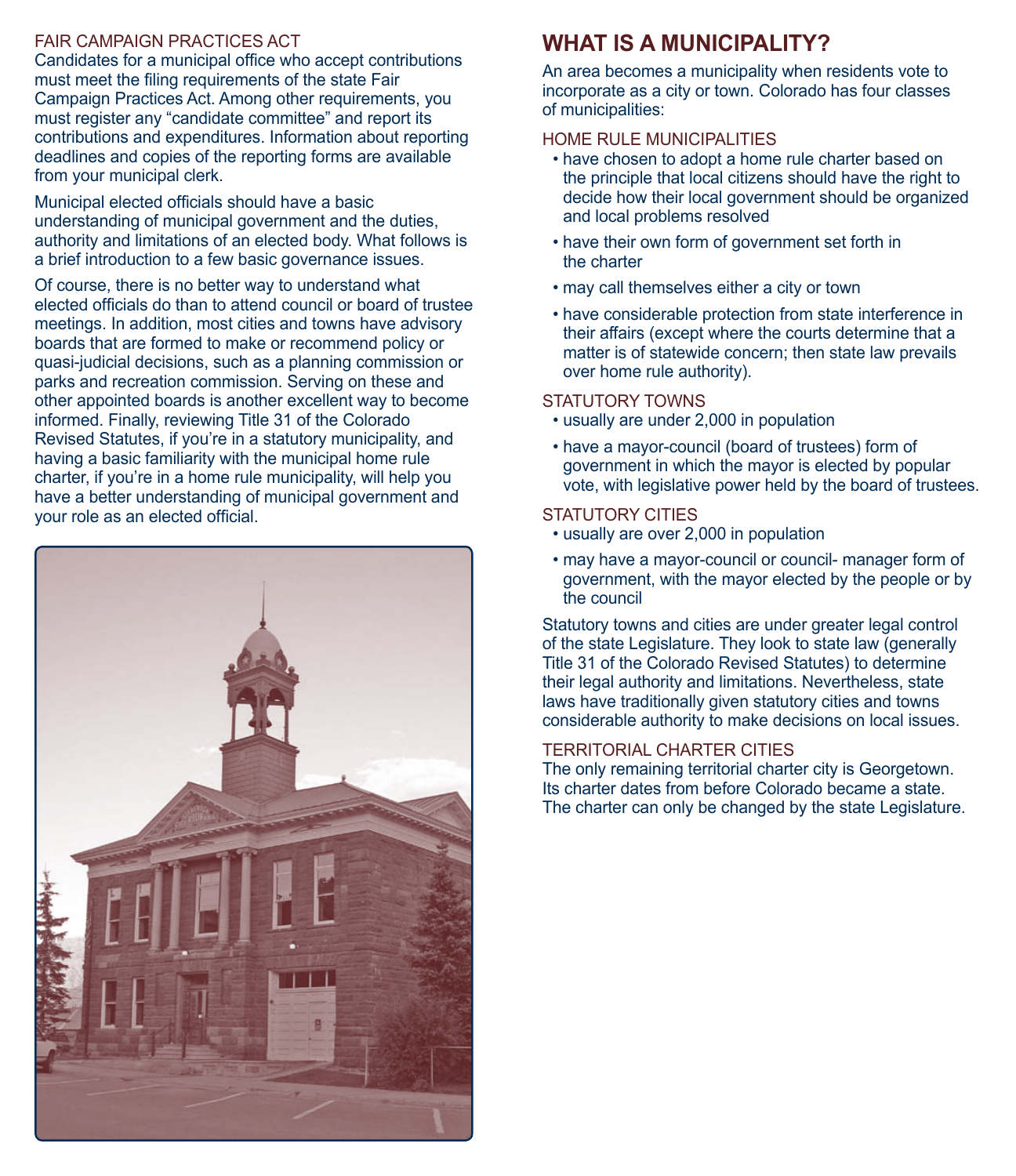# **Forms of Government**

There are two prevalent forms of municipal government in Colorado.

Mayor–Council structure

- the mayor is the ceremonial head of government and presides over council or board of trustee meetings
- the council or board of trustees sets policy
- depending on local charter, applicable statute or local practice, broad or limited administrative authority is vested with the mayor or members of the council or board of trustees or with an administrator or designated department heads appointed by the mayor or council or board of trustees

#### Council–Manager structure

- the mayor is the ceremonial head of government and presides over council meetings
- the council sets policy and hires and fires the manager
- the city manager normally has broad administrative authority



# **Basic Municipal Services**

Services provided by municipalities vary from community to community. However, some typical services include:

PUBLIC SAFETY — police, fire and sometimes ambulance service

UTILITIES — water and sewer, and sometimes trash collection, electric power and natural gas

LAND USE - planning, zoning, code enforcement and other regulatory activities

Transportation — street construction and maintenance, traffic safety and sometimes public transit

RECREATION/CULTURAL — parks, recreation, libraries, and sometimes cultural facilities

LEGAL — Ordinances protecting the public health, safety, and welfare of the community

# **Municipal Finance**

In budgeting, the governing body makes important decisions about the operation and priorities of the municipality. Is a swimming pool more important than storm sewers? Does the municipality need a new library more than it needs extra police personnel? Should the potholes be filled or the street completely rebuilt? Budgeting is a process by which the governing body determines the community's standard of living—what the community needs and wants, what it is willing and able to pay, and what services it can expect to receive for its tax dollars.

Municipalities levy specific taxes to finance municipal services. The following are the most common taxes levied by Colorado municipalities:

SALES TAX — levied on retail sales of tangible personal property and some services

USE TAX — levied on the retail purchase price of tangible personal property and some services purchased outside the municipality, but stored, used or consumed within the municipality

PROPERTY TAX — levied on the valuation of taxable property located within the municipality

Occupation tax or business license fee — levied at a standard rate for all or specified businesses and professions

Liquor and beer occupation tax — special occupation tax levied on retail liquor and beer establishments

Utility occupation tax and/or franchise FEE — levied on non-municipally owned utilities (telecommunications, electric, gas, cable TV)

In addition, many municipal services are financed in whole or in part by user fees and charges. Finally, municipalities receive significant revenues from various federal and state grant and allocation programs. *Photo by Jeff Forster.*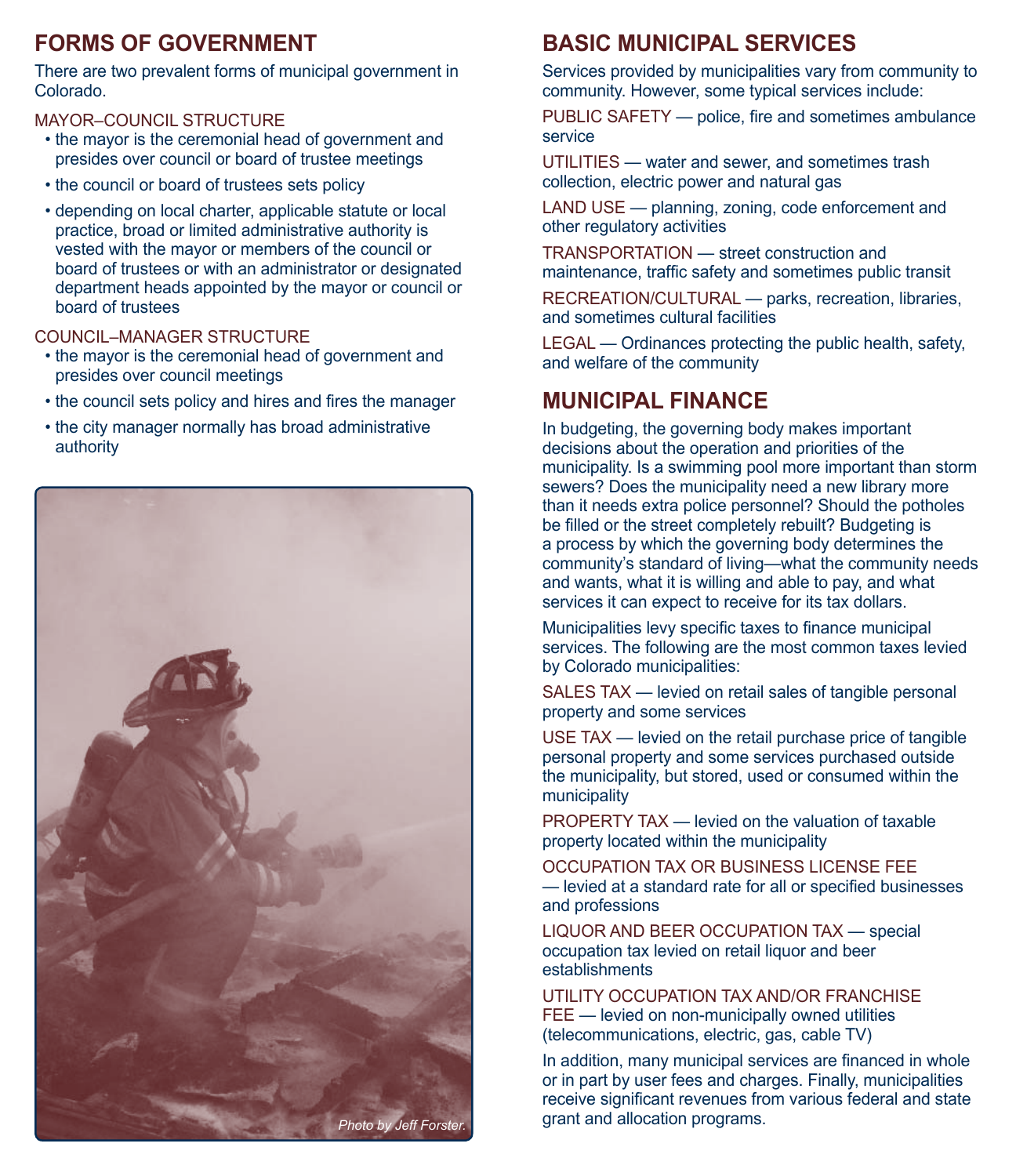# **Term Limits**

In 1994, the Colorado Constitution was amended to place term limits on local elected officials, including all mayors, councilmembers and board of trustee members from both statutory and home rule municipalities. Beginning Jan. 1, 1995, all municipal elected officials (except judges) are limited to serving two consecutive terms in office, except if the term of office is two years or shorter, in which case officials are limited to serving three consecutive terms in office. Terms are considered consecutive unless they are four years apart. Municipal voters may modify or eliminate term limits through a local option election; you should check to determine the status of term limits in your community.

# **Ethics and Conflict of Interest**

A municipal elected official must adhere to an ethical level of conduct while in office. Elected officials are vested with the public trust and must carry out their responsibilities in an ethical manner. Ethics and conflict of interest requirements for local government officers are addressed in the state statutes and sometimes in local charter or ordinance provisions. In general, these requirements are aimed at preventing those in a position of public trust from using that position for personal financial gain. For example, state law provides that, among other things, elected officials may not:

- use confidential information for personal benefit
- accept gifts or economic benefits as rewards or inducements for official action
- engage in substantial business with one who supervises or inspects
- vote on matters involving a "personal or private interest"

# **Open Meetings**

Before assuming public office, you should become familiar with Colorado's Open Meetings Law, which covers local public bodies such as a municipal governing council or board. You will need a basic understanding of what constitutes a public meeting, the minimum requirements for a quorum, when "full and timely notice" prior to a meeting is required, and the basic requirements concerning "executive sessions" (that is, meetings that are not open to the public).

The open meetings law reflects the policy that public bodies are engaged in the public's business. Consequently, their meetings should be open to the public and held only after "full and timely" public notice. Therefore, the open meetings law permits executive sessions only on specific topics. The law also requires that these sessions be for deliberation only; decisions must be reached in an open meeting. In home rule municipalities, you may be subject to additional or varying requirements under your charter or ordinances.

# **municipal government facts**

- Colorado has 271 municipalities (including the City & County of Denver and the City & County of Broomfield).
- More than 70 percent of the state's population resides in municipalities
- Range of municipal population, based on 2005 state estimates: 14 (Bonanza City) to 571,848 (Denver)
- Structure of municipal governments: Home Rule Cities/Towns: 96 Statutory Cities: 14 Territorial Charter Cities: 1 Statutory Towns: 160
- There are more than 1,800 municipal elected officials in Colorado (mayor, mayor pro tem, councilmember, trustee)
- Pay for mayors, council members, and trustees is determined locally. Compensation varies from no compensation to modest compensation levels for part-time officials. There are a few full-time paid positions, i.e., mayors in Denver and Aurora.

*November 2007*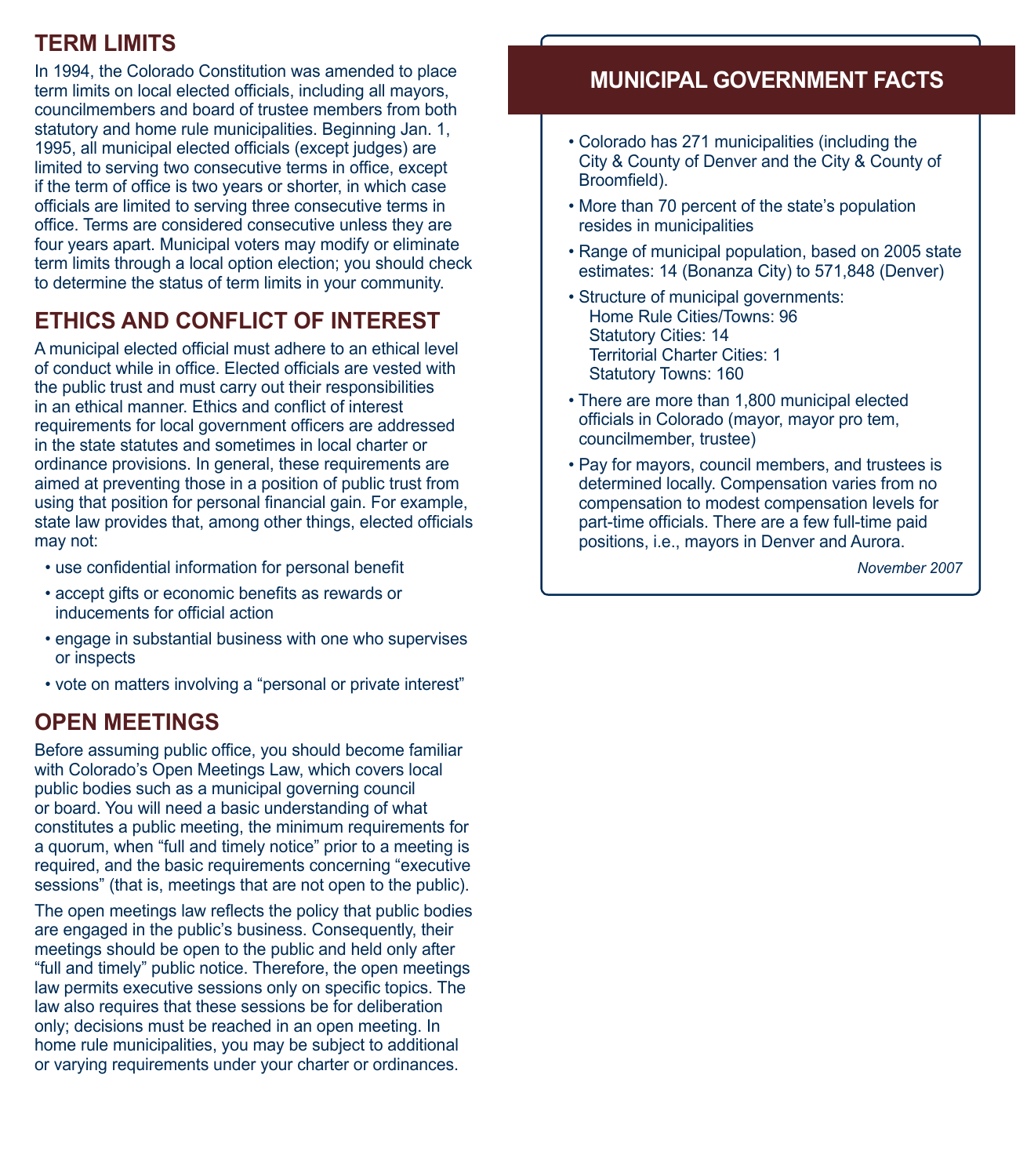The Colorado Municipal League believes that local problems are best resolved at the local level of government and that people are best served by a strong and responsive local government. Founded in 1923, CML is a nonprofit, nonpartisan organization that represents and serves Colorado's cities and towns. More than 260 of the 271 Colorado cities and towns are members of CML, representing more than 99 percent of the municipal population in the state. The League provides a number of services for its membership, including:

# **Advocacy**

CML is the municipal voice before the state and federal governments. The League employs a general counsel, staff attorneys and full-time lobbyists to ensure that all municipalities are well-represented at the state Capitol. CML also protects the interests of cities and towns and their residents through participation in certain appellate court cases.

# **Information**

CML provides accessible information that you need to serve your municipality and its residents, including a number of informative resources for members throughout the year: *Colorado Municipalities*, a bimonthly magazine covering current municipal issues; *CML Newsletter*, a biweekly publication containing timely information on League issues and municipal news; *Statehouse Report*, a periodic update on legislative developments published while the General Assembly is in session; and an electronic *Issues Update*. In addition, the League provides numerous other research publications that provide valuable information on technical and legal subjects. CML also responds regularly to inquiries on hundreds of local government questions.

# **ABOUT THE** *the voice of* **COLORADO MUNICIPAL LEAGUE** *Colorado's cities and towns*

### **Training**

Each year, CML offers dymanic events and workshops to support your continuing education and training on such topics as leadership, council collaboration, municipal finance, land use and planning, personnel issues, telecommunications, legislative issues and strategic planning.

The CML Municipal Elected Officials' Leadership Training Program provides quality training for local government leaders and recognizes the efforts of officials who go the extra mile to increase their knowledge and their capacity to lead. Since 1991, hundreds of municipal elected officials have enrolled in this highly successful program. The Leadership Training Program is based on highly interactive, affordable, capacity-building training seminars that promote a better understanding of municipal government and provide the tools to be a more effective community leader. The program is simple:

- Any municipal elected official may participate. This includes mayors, councilmembers, and trustees.
- There is no cost for enrolling.
- There are no required courses. You select the credited training that fits your specific needs from CML workshops and conferences.
- You have three years to complete each segment of the program.

For more information about this program and other League services, contact the League office in Denver at 303-831-6411.